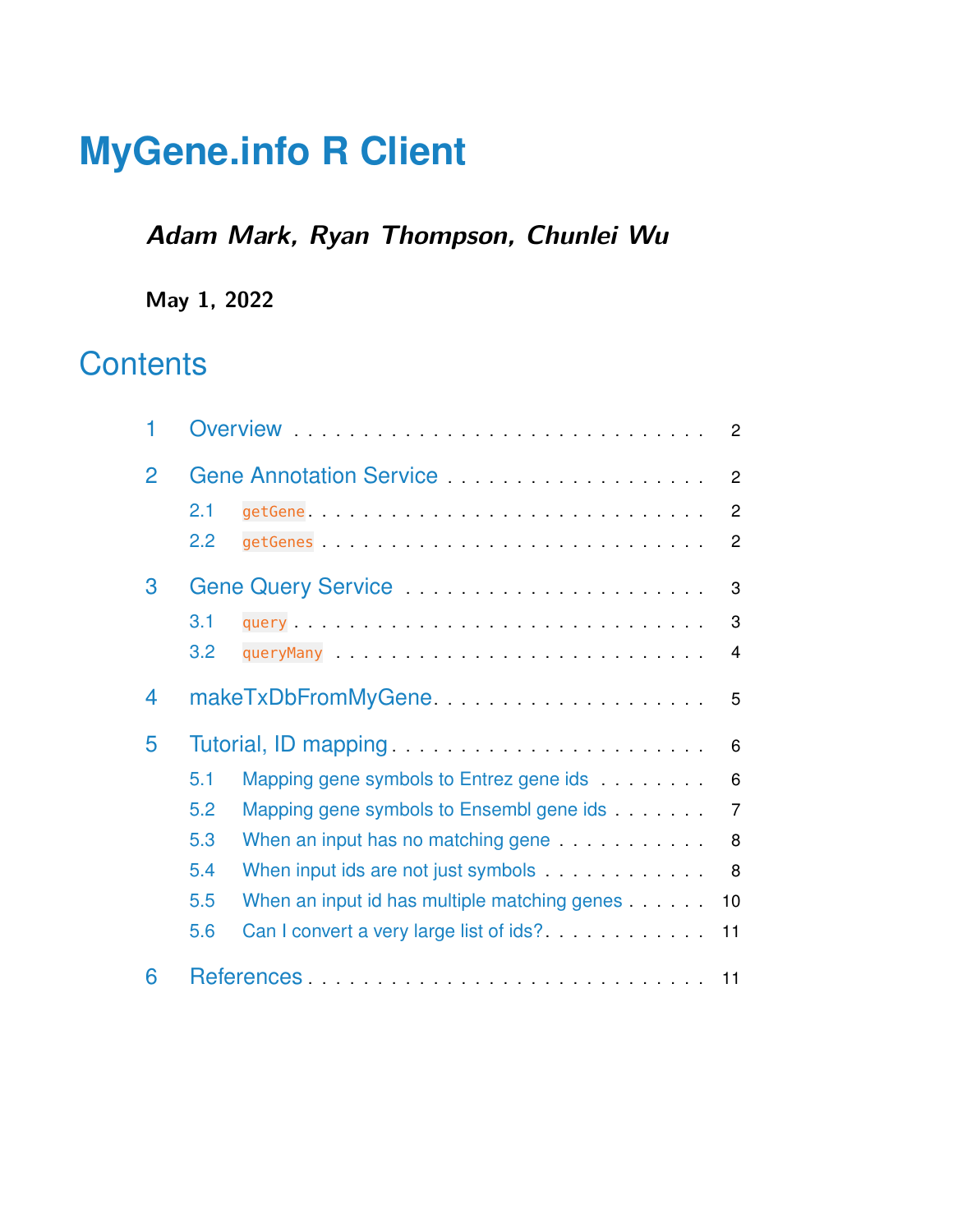### 1 Overview

<span id="page-1-0"></span>MyGene.Info provides simple-to-use REST web services to query/retrieve gene annotation data. It's designed with simplicity and performance emphasized. mygene is an easy-to-use R wrapper to access MyGene.Info services.

### 2 Gene Annotation Service

### 2.1 getGene

<span id="page-1-1"></span>• Use getGene, the wrapper for GET query of "/gene/ $\leq$ geneid $>$ " service, to return the gene object for the given geneid.

```
> gene <- getGene("1017", fields="all")
> length(gene)
[1] 1
> gene["name"]
[1]]
NULL
> gene["taxid"]
[1]]
NULL
> gene["uniprot"]
[1]]
NULL
> gene["refseq"]
[[1]]
NULL
```
#### <span id="page-1-2"></span>2.2 getGenes

• Use getGenes, the wrapper for POST query of "/gene" service, to return the list of gene objects for the given character vector of geneids.

```
> getGenes(c("1017","1018","ENSG00000148795"))
```

```
DataFrame with 3 rows and 7 columns
```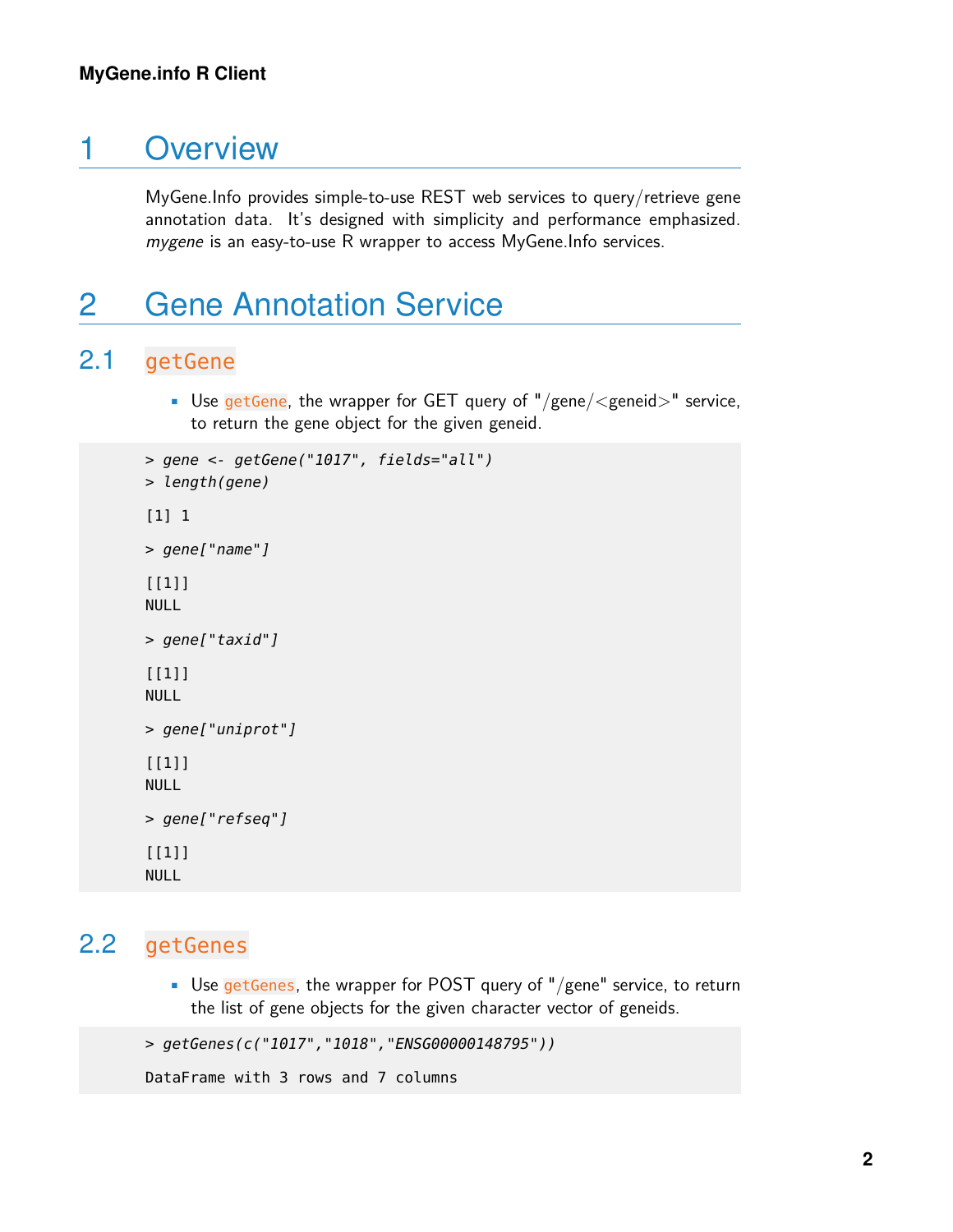query and X\_version entrezgene name name <character> <character> <integer> <character> <character> 1 1017 1017 11 1017 cyclin dependent kin.. 2 1018 1018 4 1018 cyclin dependent kin.. 3 ENSG00000148795 1586 9 1586 cytochrome P450 fami.. symbol taxid <character> <integer> 1 CDK2 9606 2 CDK3 9606 3 CYP17A1 9606

### <span id="page-2-0"></span>3 Gene Query Service

#### 3.1 query

<span id="page-2-1"></span>• Use query, a wrapper for GET query of "/query?q= $\lt$ query>" service, to return the query result.

```
> query(q="cdk2", size=5)
$took
[1] 70
$total
[1] 1201
$max_score
[1] 440.9424
$hits
             _id _score entrezgene name symbol
1 1017 440.9424 1017 cyclin dependent kinase 2 CDK2
2 12566 369.8227 12566 cyclin-dependent kinase 2 Cdk2
3 362817 312.9269 362817 cyclin dependent kinase 2 Cdk2
4 109522438 284.4790 109522438 cyclin-dependent kinase 2 cdk2
5 ENSGACG00000000539 284.4790 <NA> cyclin-dependent kinase 2 cdk2
  taxid
1 9606
2 10090
3 10116
4 109280
```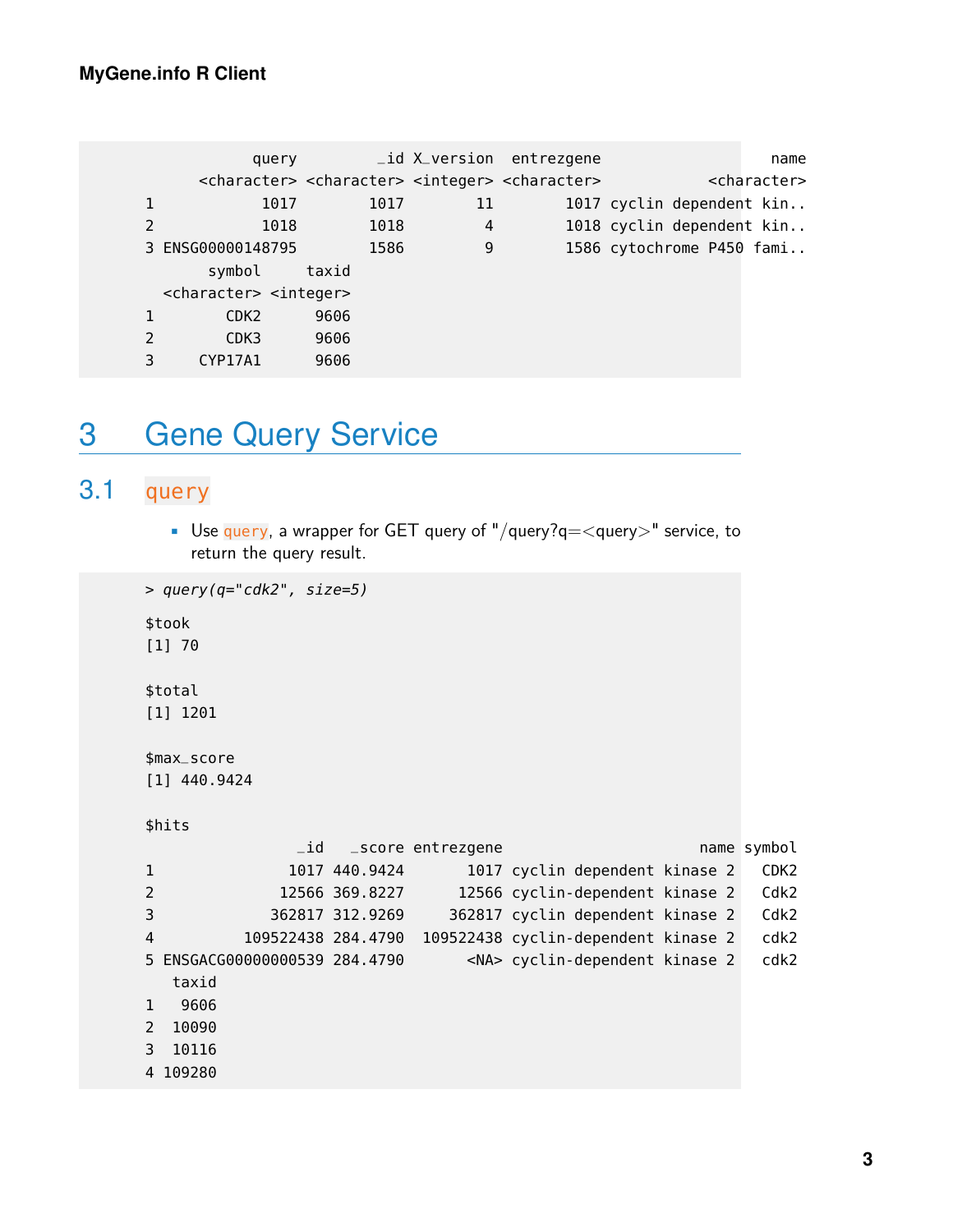#### **MyGene.info R Client**

5 69293 > query(q="NM\_013993") \$took [1] 22 \$total [1] 1 \$max\_score [1] 3.766169 \$hits \_id \_score entrezgene name symbol 1 780 3.766169 780 discoidin domain receptor tyrosine kinase 1 DDR1 taxid 1 9606

#### <span id="page-3-0"></span>3.2 queryMany

• Use queryMany, a wrapper for POST query of "/query" service, to return the batch query result.

```
> queryMany(c('1053_at', '117_at', '121_at', '1255_g_at', '1294_at'),
+ scopes="reporter", species="human")
```

```
Finished
```

```
Pass returnall=TRUE to return lists of duplicate or missing query terms.
DataFrame with 6 rows and 7 columns
      query and X_score entrezgene name name
 <character> <character> <numeric> <character> <character>
1 1053_at 5982 20.0198 5982 replication factor C..
2 117_at 3310 19.9117 3310 heat shock protein f..
3 121_at 7849 18.8567 7849 paired box 8
4 1255_g_at 2978 19.3396 2978 guanylate cyclase ac..
5 1294_at 100847079 17.8422 100847079 microRNA 5193
6 1294_at 7318 17.8422 7318 ubiquitin like modif..
     symbol taxid
 <character> <integer>
1 RFC2 9606
2 HSPA6 9606
```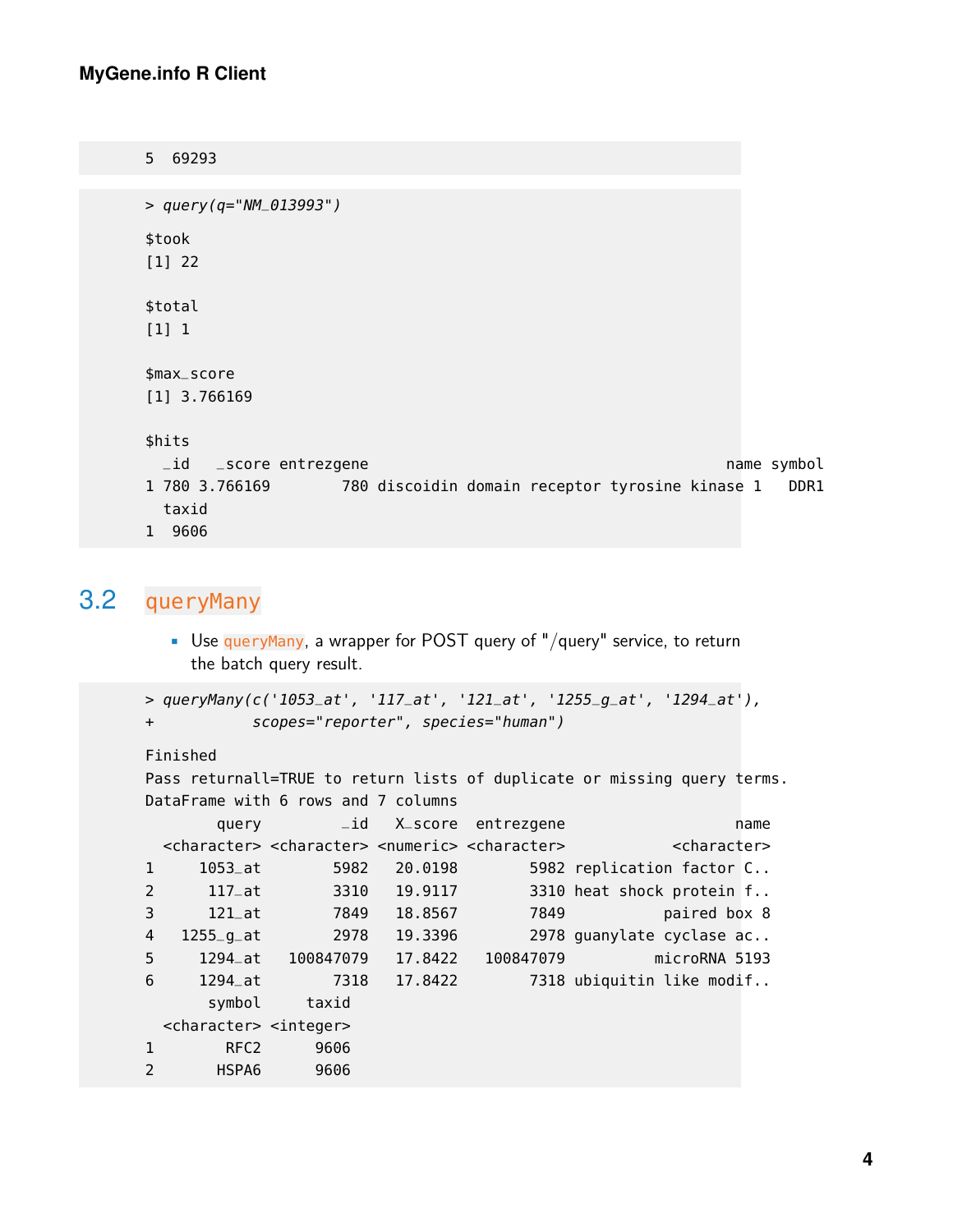| 3 | PAX <sub>8</sub> | 9606 |
|---|------------------|------|
| 4 | GUCA1A           | 9606 |
| 5 | MIR5193          | 9606 |
| b | UBA7             | 9606 |

## <span id="page-4-0"></span>4 makeTxDbFromMyGene

TxDb is a container for storing transcript annotations. makeTxDbFromMyGene allows the user to make a TxDb object in the Genomic Features package from a mygene "exons" query using a default mygene object.

|           | > xli <- c('CCDC83',         |                          |                                   |          |                                                       |                                                                                           |  |  |  |
|-----------|------------------------------|--------------------------|-----------------------------------|----------|-------------------------------------------------------|-------------------------------------------------------------------------------------------|--|--|--|
| $+$       | 'MAST3',                     |                          |                                   |          |                                                       |                                                                                           |  |  |  |
| $+$       | $'RPL11'$ ,                  |                          |                                   |          |                                                       |                                                                                           |  |  |  |
| $+$       | 'ZDHHC20',                   |                          |                                   |          |                                                       |                                                                                           |  |  |  |
| $+$       | $'LUC7L3'$ ,                 |                          |                                   |          |                                                       |                                                                                           |  |  |  |
| $+$       | 'SNORD49A',                  |                          |                                   |          |                                                       |                                                                                           |  |  |  |
| $+$       | $\mathsf{'}\mathsf{CTSH'}$ , |                          |                                   |          |                                                       |                                                                                           |  |  |  |
| $+$       | $'ACOTB'$ )                  |                          |                                   |          |                                                       |                                                                                           |  |  |  |
|           |                              |                          | > txdb <- makeTxDbFromMyGene(xli, |          |                                                       |                                                                                           |  |  |  |
| $+$       |                              |                          | scopes="symbol", species="human") |          |                                                       |                                                                                           |  |  |  |
|           | > transcripts(txdb)          |                          |                                   |          |                                                       |                                                                                           |  |  |  |
|           |                              |                          |                                   |          |                                                       |                                                                                           |  |  |  |
|           |                              |                          |                                   |          | GRanges object with 17 ranges and 2 metadata columns: |                                                                                           |  |  |  |
|           | segnames                     |                          |                                   |          |                                                       | ranges strand   tx_id tx_name                                                             |  |  |  |
|           |                              |                          |                                   |          |                                                       | <rle> <iranges> <rle>   <integer> <character></character></integer></rle></iranges></rle> |  |  |  |
| $[1]$     |                              |                          | 11 85855382-85920013              | $+$      |                                                       | 1 NM_001286159                                                                            |  |  |  |
| [2]       |                              |                          | $11\;85855382 - 85920013$ +       |          |                                                       | 2 NM_173556                                                                               |  |  |  |
| $[3]$     |                              |                          | 19 18097777-18151686 +            |          |                                                       | 3 NM_015016                                                                               |  |  |  |
| [4]       |                              |                          | $1\,23691805 - 23696835$ +        |          | $\sim$ 4                                              | NM_000975                                                                                 |  |  |  |
| [5]       |                              |                          | 1 23691778-23696426 +             |          |                                                       | 5 NM_001199802                                                                            |  |  |  |
| $\sim 10$ |                              | <b>Contract Contract</b> |                                   | .        | and the contract of the                               | .                                                                                         |  |  |  |
|           |                              |                          | $[13] 17 50719602 - 50756215$     | $+$      |                                                       | 13 NM_016424                                                                              |  |  |  |
| $[14]$    |                              |                          | $17 \t16440035 - 16440106 +  $    |          |                                                       | 14 NR_002744                                                                              |  |  |  |
| $[15]$    |                              |                          | 15 78921749-78945098              | $-$      |                                                       | 15 NM_001319137                                                                           |  |  |  |
| $[16]$    |                              |                          | 15 78921059 - 78945046            | $ \vert$ |                                                       | 16<br>NM_004390                                                                           |  |  |  |
| $[17]$    |                              |                          | 20 45841720-45857392              | $-$      |                                                       | NM_005469<br>17                                                                           |  |  |  |
|           |                              |                          |                                   |          |                                                       |                                                                                           |  |  |  |
|           |                              |                          |                                   |          |                                                       | seqinfo: 7 sequences from an unspecified genome; no seqlengths                            |  |  |  |
|           |                              |                          |                                   |          |                                                       |                                                                                           |  |  |  |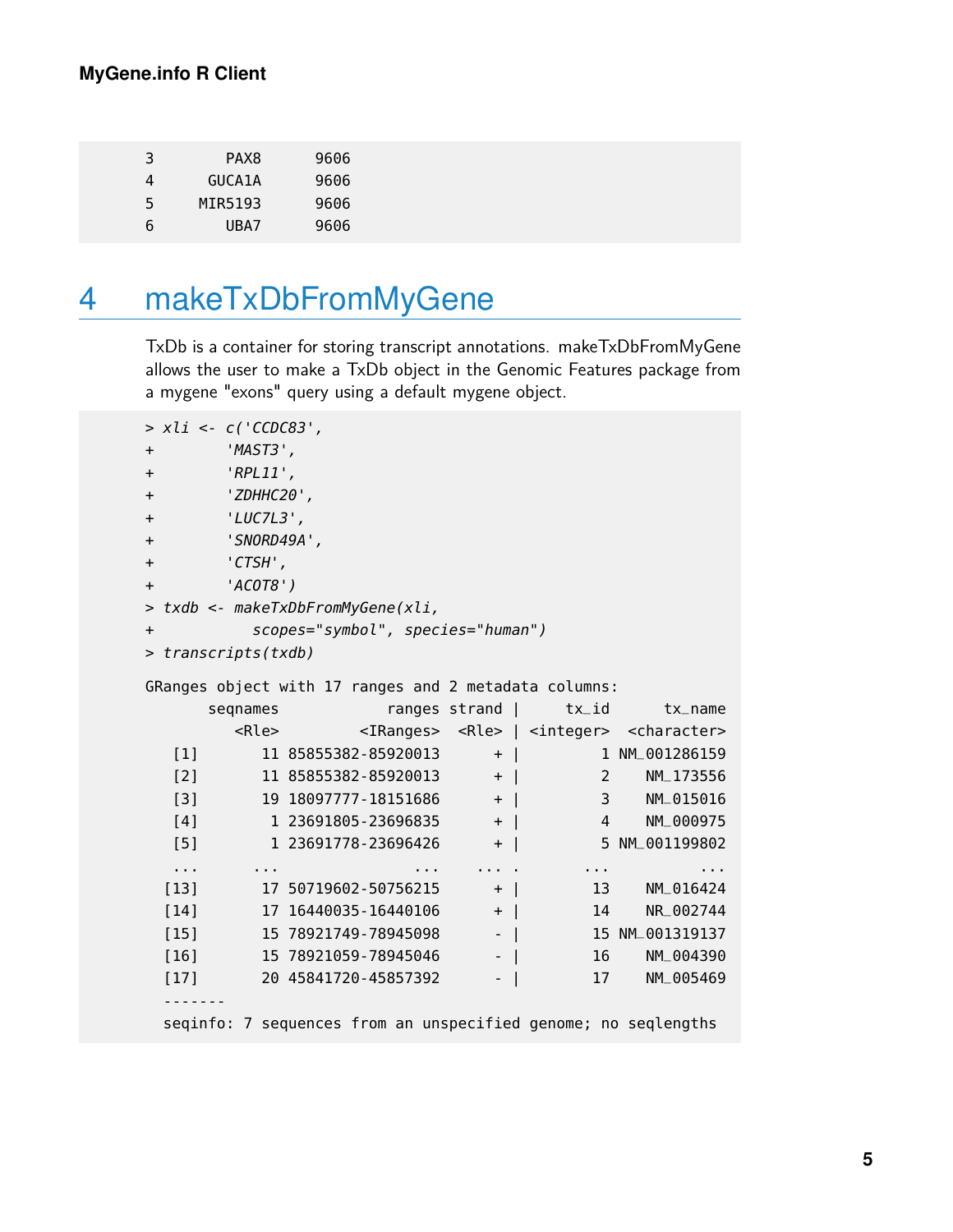<span id="page-5-0"></span>makeTxDbFromMyGene invokes either the query or queryMany method and passes the response to construct a TxDb object. See ?TxDb for methods to utilize and access transcript annotations.

### 5 Tutorial, ID mapping

ID mapping is a very common, often not fun, task for every bioinformatician. Supposedly you have a list of gene symbols or reporter ids from an upstream analysis, and then your next analysis requires to use gene ids (e.g. Entrez gene ids or Ensembl gene ids). So you want to convert that list of gene symbols or reporter ids to corresponding gene ids.

<span id="page-5-1"></span>Here we want to show you how to do ID mapping quickly and easily.

#### 5.1 Mapping gene symbols to Entrez gene ids

Suppose xli is a list of gene symbols you want to convert to entrez gene ids:

> xli <- c('DDX26B', + 'CCDC83', + 'MAST3', + 'FLOT1', + 'RPL11', + 'ZDHHC20', + 'LUC7L3', + 'SNORD49A', + 'CTSH', + 'ACOT8')

You can then call queryMany method, telling it your input is symbol, and you want entrezgene (Entrez gene ids) back.

> queryMany(xli, scopes="symbol", fields="entrezgene", species="human")

Finished

Pass returnall=TRUE to return lists of duplicate or missing query terms. DataFrame with 10 rows and 5 columns

|                | query notfound |             |                                                                                                                 |         | $_id$ X score entrezgene |  |
|----------------|----------------|-------------|-----------------------------------------------------------------------------------------------------------------|---------|--------------------------|--|
|                |                |             | <character> <logical> <character> <numeric> <character></character></numeric></character></logical></character> |         |                          |  |
| -1             | DDX26B         | <b>TRUE</b> | NА                                                                                                              | NА      | NА                       |  |
| 2              | CCDC83         | <b>NA</b>   | 220047                                                                                                          | 89.4380 | 220047                   |  |
| 3              | MAST3          | <b>NA</b>   | 23031                                                                                                           | 90.3092 | 23031                    |  |
| $\overline{4}$ | FLOT1          | NА          | 10211                                                                                                           | 91.2471 | 10211                    |  |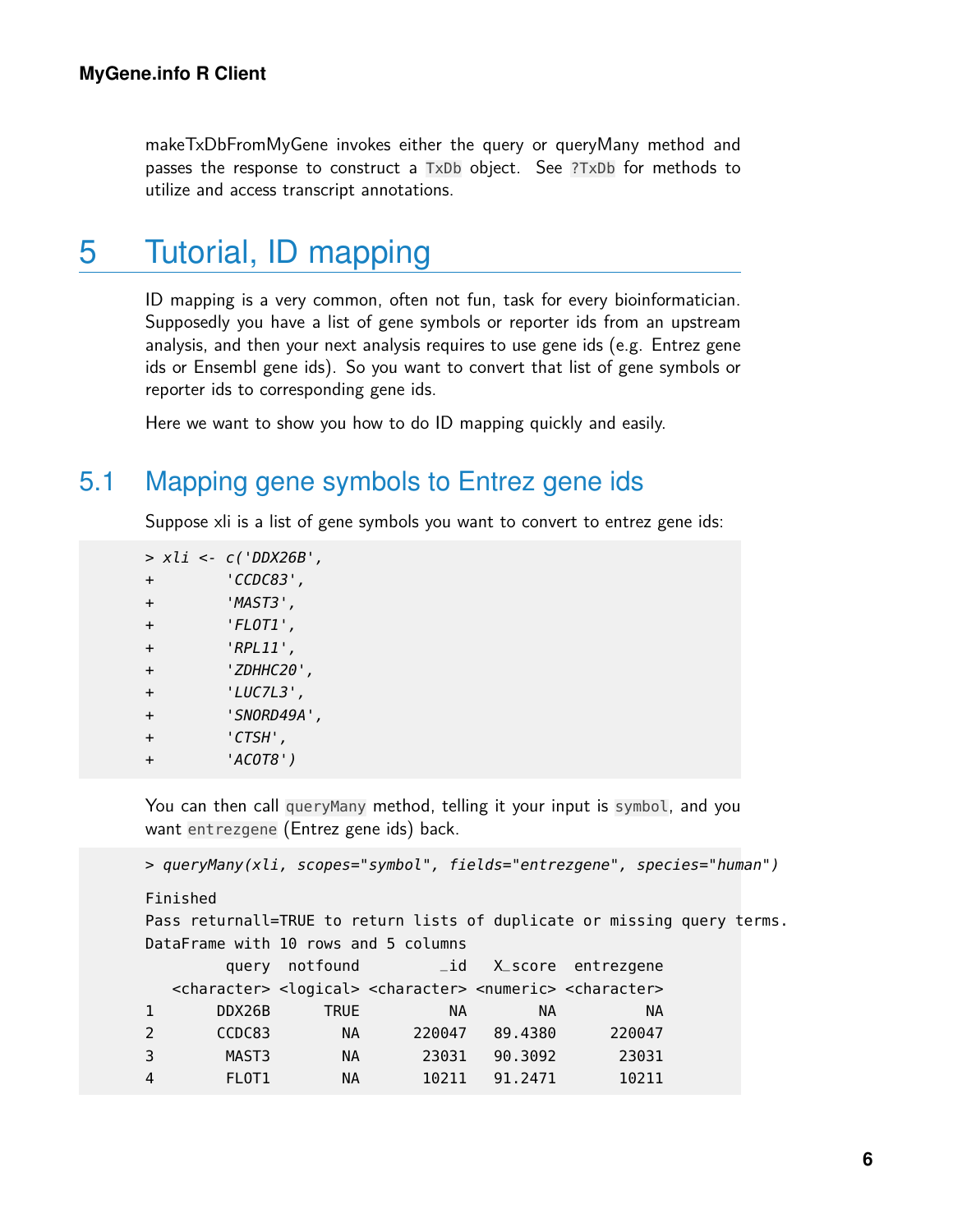#### **MyGene.info R Client**

| 5  | RPL11       | <b>NA</b> | 6135   | 83.4200  | 6135   |
|----|-------------|-----------|--------|----------|--------|
| 6  | ZDHHC20     | <b>NA</b> | 253832 | 90.0358  | 253832 |
|    | LUC7L3      | <b>NA</b> | 51747  | 87.9402  | 51747  |
| 8  | SNORD49A    | <b>NA</b> | 26800  | 108.9313 | 26800  |
| 9  | <b>CTSH</b> | <b>NA</b> | 1512   | 87.5709  | 1512   |
| 10 | ACOT8       | ΝA        | 10005  | 87.7482  | 10005  |

### <span id="page-6-0"></span>5.2 Mapping gene symbols to Ensembl gene ids

Now if you want Ensembl gene ids back:

```
> out <- queryMany(xli, scopes="symbol", fields="ensembl.gene", species="human")
Finished
Pass returnall=TRUE to return lists of duplicate or missing query terms.
> out
DataFrame with 10 rows and 5 columns
     query notfound _id X_score
 <character> <logical> <character> <numeric>
1 DDX26B TRUE NA NA
2 CCDC83 NA 220047 89.4380
3 MAST3 NA 23031 90.3091
4 FLOT1 NA 10211 91.2259
5 RPL11 NA 6135 83.4202
6 ZDHHC20 NA 253832 90.0419
7 LUC7L3 NA 51747 87.9722
8 SNORD49A NA 26800 108.9313
9 CTSH NA 1512 87.5708
10 ACOT8 NA 10005 87.7482
                          ensembl
                          <list>
1
2 ENSG00000150676
3 ENSG00000099308
4 ENSG00000206379,ENSG00000230143,ENSG00000137312
5 ENSG00000142676
6 ENSG00000180776
7 ENSG00000108848
8 ENSG00000277370
9 ENSG00000103811
10 ENSG00000101473
```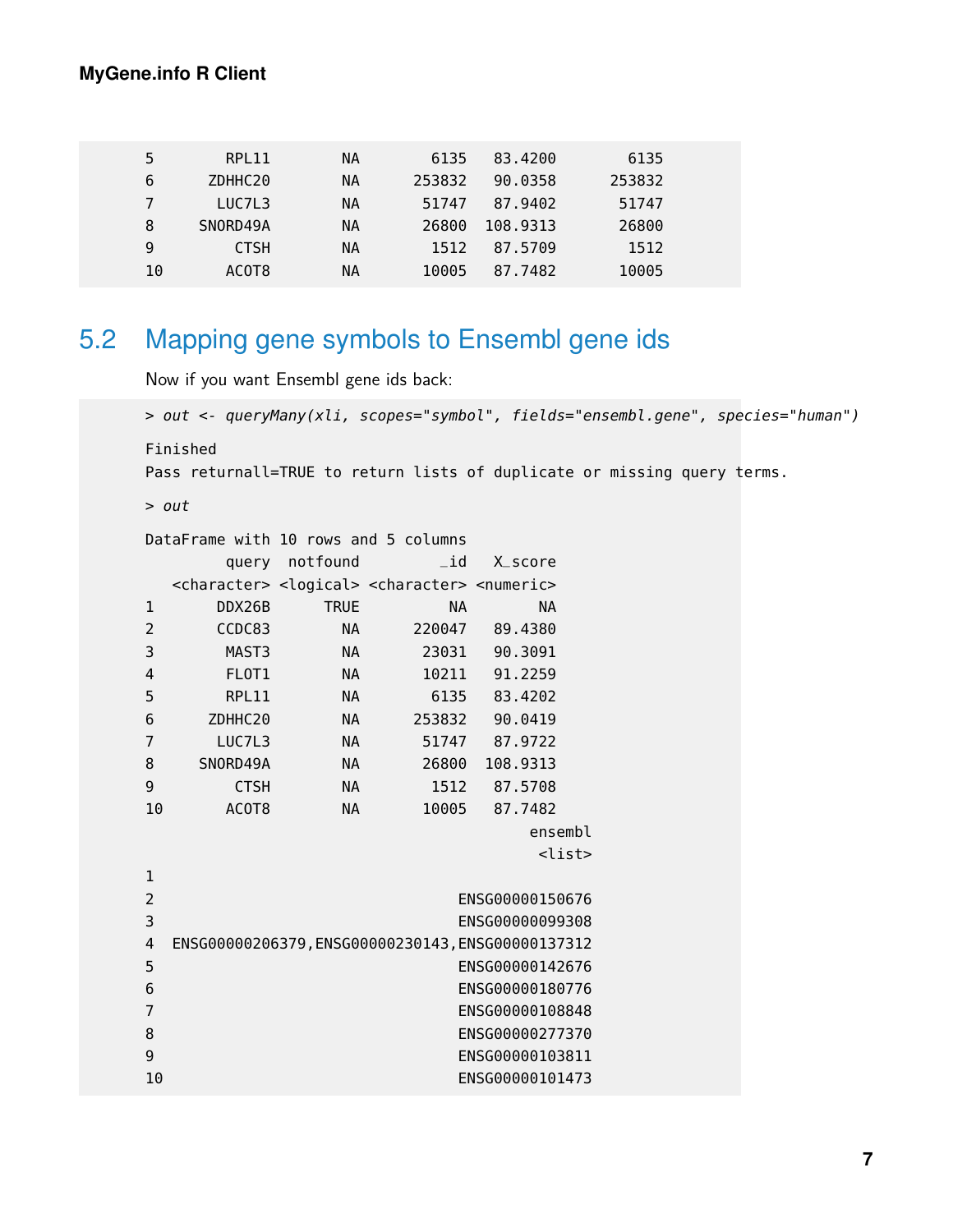```
> out$ensembl[[4]]$gene
```

```
[1] "ENSG00000206379" "ENSG00000230143" "ENSG00000137312" "ENSG00000223654"
[5] "ENSG00000236271" "ENSG00000232280" "ENSG00000224740" "ENSG00000206480"
```
### 5.3 When an input has no matching gene

In case that an input id has no matching gene, you will be notified from the output.The returned list for this query term contains notfound value as True.

```
> xli <- c('DDX26B',
+ 'CCDC83',
+ 'MAST3',
+ 'FLOT1',
+ 'RPL11',
+ 'Gm10494')
> queryMany(xli, scopes="symbol", fields="entrezgene", species="human")
Finished
Pass returnall=TRUE to return lists of duplicate or missing query terms.
DataFrame with 6 rows and 5 columns
     query notfound _id X_score entrezgene
 <character> <logical> <character> <numeric> <character>
1 DDX26B TRUE NA NA NA
2 CCDC83 NA 220047 89.4380 220047
3 MAST3 NA 23031 90.3091 23031
4 FLOT1 NA 10211 91.2473 10211
5 RPL11 NA 6135 83.4200 6135
6 Gm10494 TRUE NA NA NA
```
### <span id="page-7-1"></span>5.4 When input ids are not just symbols

|              |  | > xli <- c('DDX26B', |
|--------------|--|----------------------|
| $\ddot{}$    |  | 'CCDC83',            |
| $\ddot{}$    |  | 'MAST3',             |
| $+$          |  | 'FLOT1',             |
| $+$          |  | $'RPL11'$ ,          |
| $\ddot{}$    |  | 'Gm10494',           |
| $+$          |  | $'1007$ _s_at',      |
| $+$          |  | 'AK125780')          |
| $\mathbf{r}$ |  |                      |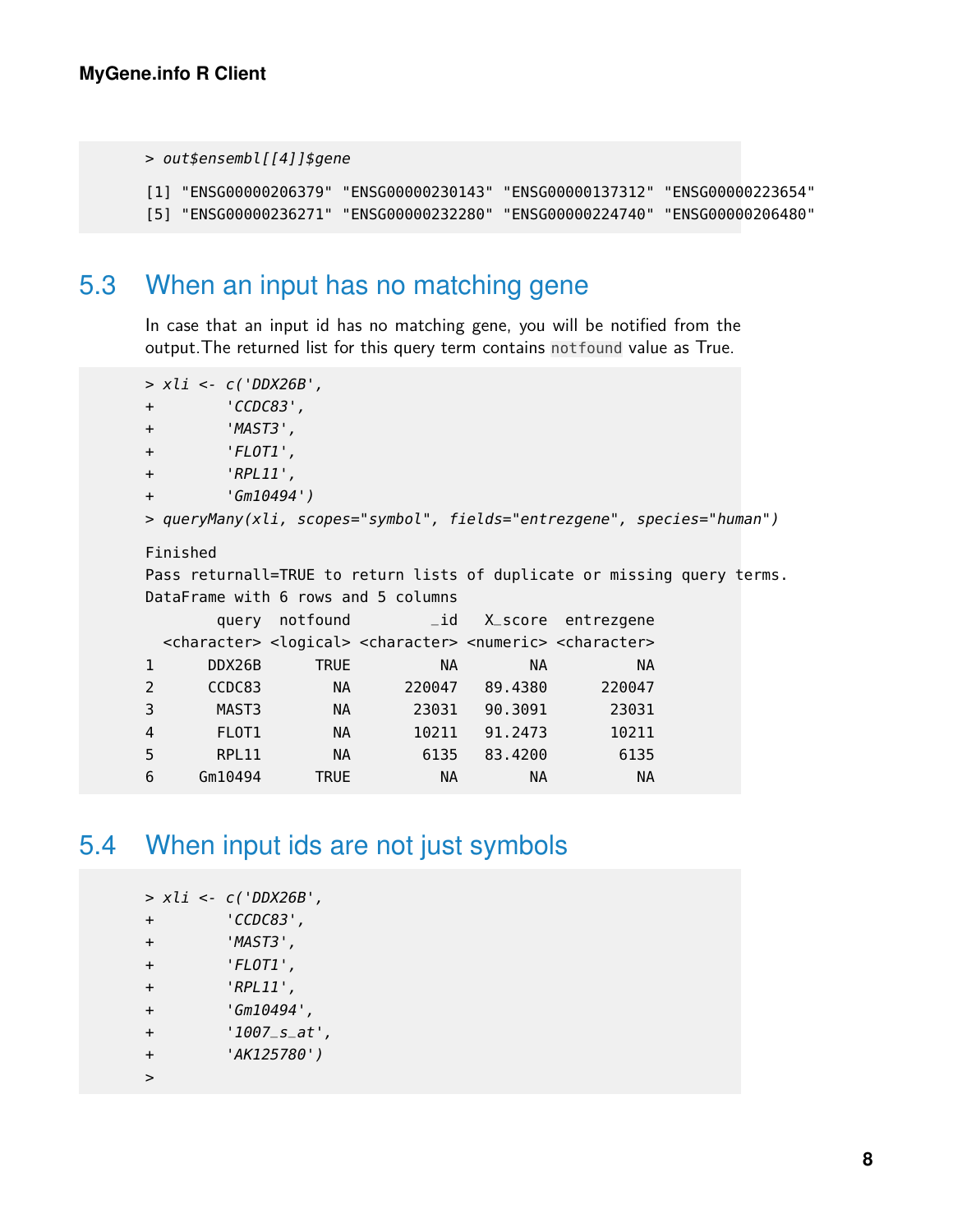Above id list contains symbols, reporters and accession numbers, and supposedly we want to get back both Entrez gene ids and uniprot ids. Parameters scopes, fields, species are all flexible enough to support multiple values, either a list or a comma-separated string:

```
> out <- queryMany(xli, scopes=c("symbol", "reporter","accession"),
+ fields=c("entrezgene","uniprot"), species="human")
```
Finished

Pass returnall=TRUE to return lists of duplicate or missing query terms.

> out

|                                                    | DataFrame with 9 rows and 7 columns   |                |                                                                                                                 |               |                                       |  |                         |  |  |
|----------------------------------------------------|---------------------------------------|----------------|-----------------------------------------------------------------------------------------------------------------|---------------|---------------------------------------|--|-------------------------|--|--|
|                                                    |                                       | query notfound | $-i$ d                                                                                                          |               | X_score entrezgene uniprot.Swiss.Prot |  |                         |  |  |
|                                                    |                                       |                | <character> <logical> <character> <numeric> <character></character></numeric></character></logical></character> |               |                                       |  | <character></character> |  |  |
| $\mathbf 1$                                        | DDX26B                                | <b>TRUE</b>    | <b>NA</b>                                                                                                       | <b>NA</b>     | <b>NA</b>                             |  | <b>NA</b>               |  |  |
| $\overline{2}$                                     | CCDC83                                | <b>NA</b>      | 220047                                                                                                          | 89.4381       | 220047                                |  | Q8IWF9                  |  |  |
| 3                                                  | MAST3                                 | <b>NA</b>      | 23031                                                                                                           | 90.3234       | 23031                                 |  | 060307                  |  |  |
| $\overline{\mathbf{4}}$                            | FL0T1                                 | <b>NA</b>      |                                                                                                                 | 10211 91.2471 | 10211                                 |  | 075955                  |  |  |
| 5                                                  | RPL11                                 | <b>NA</b>      | 6135                                                                                                            | 83.4201       | 6135                                  |  | P62913                  |  |  |
| 6                                                  | Gm10494                               | <b>TRUE</b>    | <b>NA</b>                                                                                                       | <b>NA</b>     | <b>NA</b>                             |  | <b>NA</b>               |  |  |
| $\overline{7}$                                     | $1007$ _s_at                          | <b>NA</b>      | 780                                                                                                             | 18.4570       | 780                                   |  | Q08345                  |  |  |
| 8                                                  | $1007$ _s_at                          | NA             | 100616237                                                                                                       | 18.4570       | 100616237                             |  | <b>NA</b>               |  |  |
| 9                                                  | AK125780                              | NA.            | 118142757                                                                                                       | 19.5815       | 118142757                             |  | P43080                  |  |  |
|                                                    |                                       |                | uniprot.TrEMBL                                                                                                  |               |                                       |  |                         |  |  |
| <list></list>                                      |                                       |                |                                                                                                                 |               |                                       |  |                         |  |  |
| $\mathbf 1$                                        |                                       |                |                                                                                                                 |               |                                       |  |                         |  |  |
| $\overline{2}$<br>H0YDV3                           |                                       |                |                                                                                                                 |               |                                       |  |                         |  |  |
| 3<br>V9GYV0                                        |                                       |                |                                                                                                                 |               |                                       |  |                         |  |  |
| A2AB09, Q5ST80, A2AB11,<br>$\overline{\mathbf{4}}$ |                                       |                |                                                                                                                 |               |                                       |  |                         |  |  |
| 5                                                  | A0A2R8Y447, Q5VVD0, Q5VVC8            |                |                                                                                                                 |               |                                       |  |                         |  |  |
| 6                                                  |                                       |                |                                                                                                                 |               |                                       |  |                         |  |  |
|                                                    | 7 A0A0A0MSX3, A0A024RCL1, A0A024RCJ0, |                |                                                                                                                 |               |                                       |  |                         |  |  |
| 8                                                  |                                       |                |                                                                                                                 |               |                                       |  |                         |  |  |
| 9<br>A0A7I2V6E2, B2R9P6                            |                                       |                |                                                                                                                 |               |                                       |  |                         |  |  |
| > out\$uniprot.Swiss.Prot[[5]]                     |                                       |                |                                                                                                                 |               |                                       |  |                         |  |  |
|                                                    |                                       |                |                                                                                                                 |               |                                       |  |                         |  |  |
|                                                    |                                       |                |                                                                                                                 |               |                                       |  |                         |  |  |

<span id="page-8-0"></span>[1] "P62913"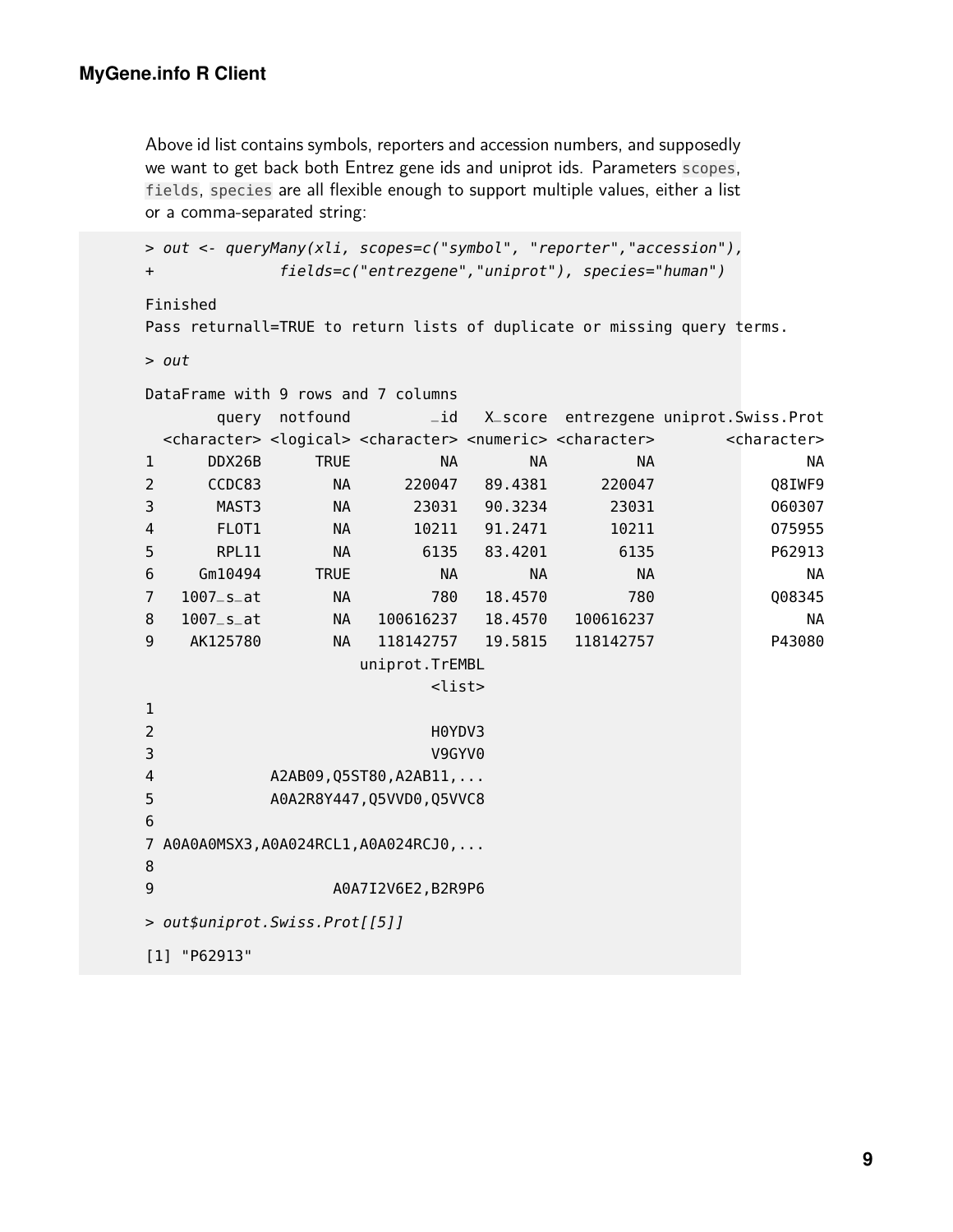### 5.5 When an input id has multiple matching genes

From the previous result, you may have noticed that query term 1007\_s\_at matches two genes. In that case, you will be notified from the output, and the returned result will include both matching genes.

By passing returnall=TRUE, you will get both duplicate or missing query terms

```
> queryMany(xli, scopes=c("symbol", "reporter", "accession"),
+ fields=c("entrezgene", "uniprot"), species='human', returnall=TRUE)
Finished
$response
DataFrame with 9 rows and 7 columns
     query notfound _id X_score entrezgene uniprot.Swiss.Prot
 <character> <logical> <character> <numeric> <character> <character>
1 DDX26B TRUE NA NA NA NA
2 CCDC83 NA 220047 89.4381 220047 Q8IWF9
3 MAST3 NA 23031 90.3234 23031 O60307
4 FLOT1 NA 10211 91.2471 10211 O75955
5 RPL11 NA 6135 83.4201 6135 P62913
6 Gm10494 TRUE NA NA NA NA
7 1007_s_at NA 780 18.4570 780 Q08345
8 1007_s_at NA 100616237 18.4570 100616237 NA
9 AK125780 NA 118142757 19.5815 118142757 P43080
               uniprot.TrEMBL
                    <list>
1
2 H0YDV3
3 V9GYV0
4 A2AB09,Q5ST80,A2AB11,...
5 A0A2R8Y447,Q5VVD0,Q5VVC8
6
7 A0A0A0MSX3,A0A024RCL1,A0A024RCJ0,...
8
9 A0A7I2V6E2, B2R9P6
$duplicates
 X1007_s_at
1 2
$missing
[1] "DDX26B" "Gm10494"
```